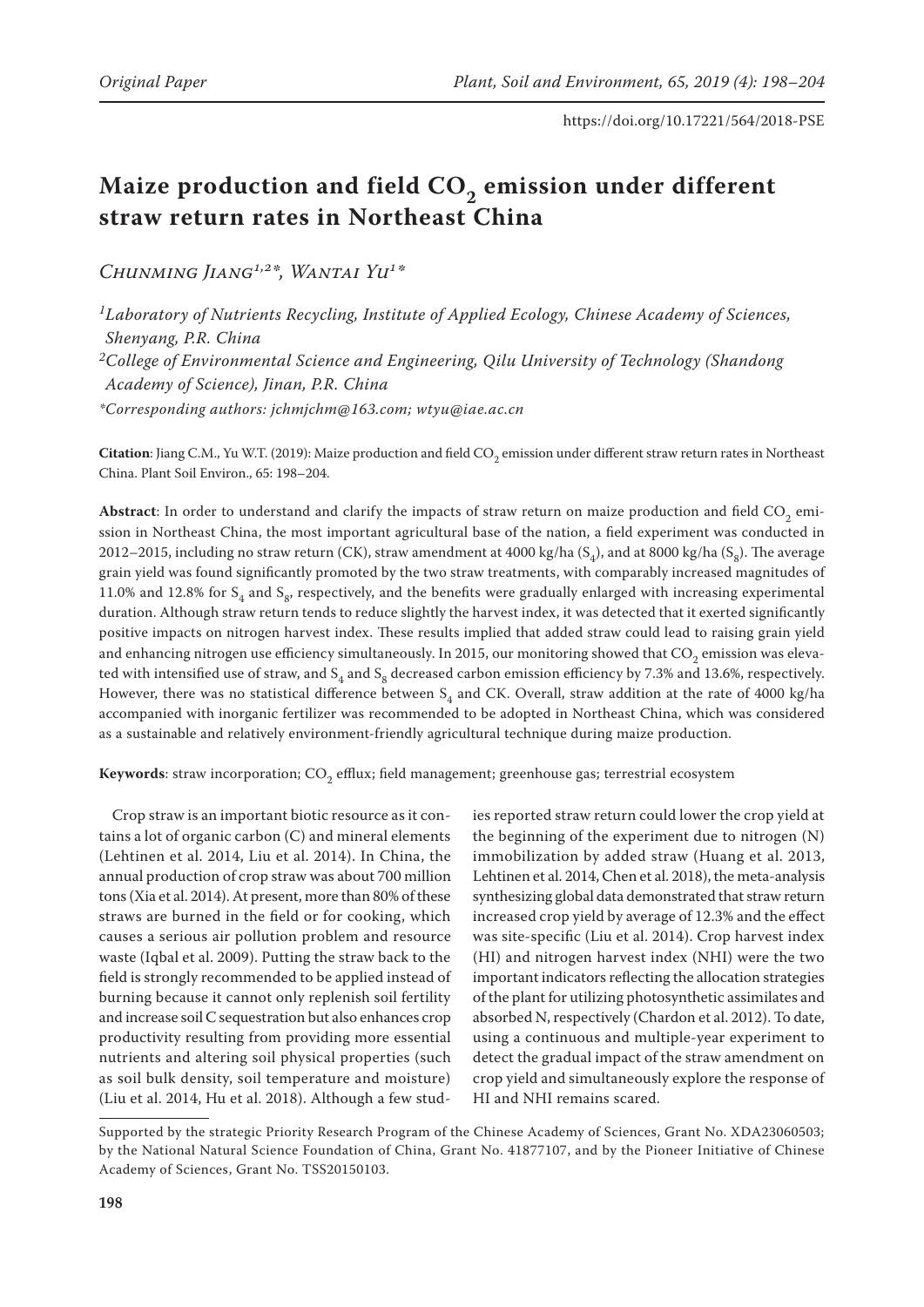$CO<sub>2</sub>$  emission from the agricultural field is an important pathway of  $CO<sub>2</sub>$  efflux from terrestrial ecosystems to the atmosphere. A small fluctuation of field  $CO<sub>2</sub>$  emission can exert a large influence on  $CO<sub>2</sub>$  concentration in the atmosphere (Davidson et al. 2010), thus the control of  $CO<sub>2</sub>$  emission from the fields is crucial for regulating the global C cycle and reducing its global warming effects. Straw addition can undoubtedly affect field  $CO<sub>2</sub>$  emission because straw applied to the soil could accelerate the decomposition of soil organic matter by soil microorganisms and meanwhile stimulate the activity of crop roots (Badía et al. 2013, Hu et al. 2013), both of which raise soil  $CO<sub>2</sub>$  emission. Taken together, the greater soil  $CO<sub>2</sub>$  emission induced by straw addition would probably be accompanied with more grain productivity. To coordinate the environmental cost and its positive effect, the term, soil carbon emissions efficiency (CEE) was adopted as the evaluation standard, which was defined as grain yield per unit of carbon emission through  $CO<sub>2</sub>$  efflux (Hu et al. 2015, Lamptey et al. 2018).

Northeast China is the largest base of maize production across the country, which occupies 31% of national maize area and contributes to about 35% of the total maize yield (Yang et al. 2014). Northeast China has been suffering from intensive agricultural production and a large surplus of crop straw. To maintain high maize productivity for the nation's grain security and simultaneously to minimize the negative environmental cost, finding a proper straw return rate is urgently needed. Consequently, a 4-year continuous straw return experiment was conducted from 2012 to 2015 and the field  $CO<sub>2</sub>$  efflux was monitored in one growing season of 2015. The specific objectives of the present study were to: (1) characterize the effects of different rates of straw return on crop production, HI and NHI over 4 years; (2) quantify  $CO<sub>2</sub>$  emissions and identify the appropriate straw return rate based on CEE.

#### **MATERIAL AND METHODS**

**Study site**. The research was carried out in the Shenyang Experimental Station (41°32'N, 123°23'E, at the altitude of 31 m a.s.l.), which is located in the Liaoning province, Northeast China. The mean annual temperature is 7.5°C (maximum 39.3°C; minimum −33.1°C), with the frost-free period of 147–164 days. The mean annual precipitation is about 500 mm, mainly concentrated in the growing season (May to September). The soil in this experimental site is an Alfisol, typical soil species for agricultural production in the region.

**Experiment design and sampling**. The field experiment was initiated in 2010. This experiment included three treatments: no straw incorporation (CK); incorporation of maize straw at 4000 kg/ha  $(S_4)$ and 8000 kg/ha  $(S_8)$ . A randomized block design using three replications for each treatment was employed, with a plot size of 1.8 m  $\times$  4 m. The cultivar of the maize was Dongdan 72. In each plot, rows of the plant were spaced at an interval of 60 cm, and maize was seeded by hand at 25 cm intervals following the regional recommendation (about 66 000 plants/ha). Protective zones between plots (1 m width) also existed to facilitate agricultural management and make the study more accurate. Every October after harvest, the chopped straw of the previous crop was manually incorporated into the top 20 cm of soil. The same inorganic fertilizers were applied, with the amount of 150 kg N/ha/year and 90 kg P/ha/year. P was mixed into the soil before sowing, and N was applied three times during the growing season, with the ratio of 3:4:3. There was no artificial irrigation during the experiment period.

From 2012 to 2015, the crops at each entire plot were manually harvested after reaching maturity and were divided into grain and straw. The crop samples were oven-dried at 70°C to a constant weight to determine the crop yield and stover biomass. Soil samples (0–20 cm depth) were collected in October of 2015 after harvesting. One soil sample consisted of five soils from different sites randomly collected from each plot. The samples were all passed through 2-mm sieve after removing visible organic debris and soil fauna. All plant and soil parameters (such as available N, P, and K) were determined according to the description of Lu (2000).

**Field measurements**. In the growing season of 2015, the closed static chamber method combined with gas chromatography was used to determine weekly the  $CO<sub>2</sub>$  efflux. This method was described in detail in our previous publication (Jiang et al. 2010). The  $CO<sub>2</sub>$  emission measured was a mixture of autotrophic and heterotrophic respiration. The results of the experiment had be preliminarily analyzed from another perspective (Jiang et al. 2017, 2019). Cumulative values of  $CO<sub>2</sub>$  emission and CEE were calculated according to the method of Hu et al. (2015). CEE was a ratio of grain yield against the corresponding field carbon emission.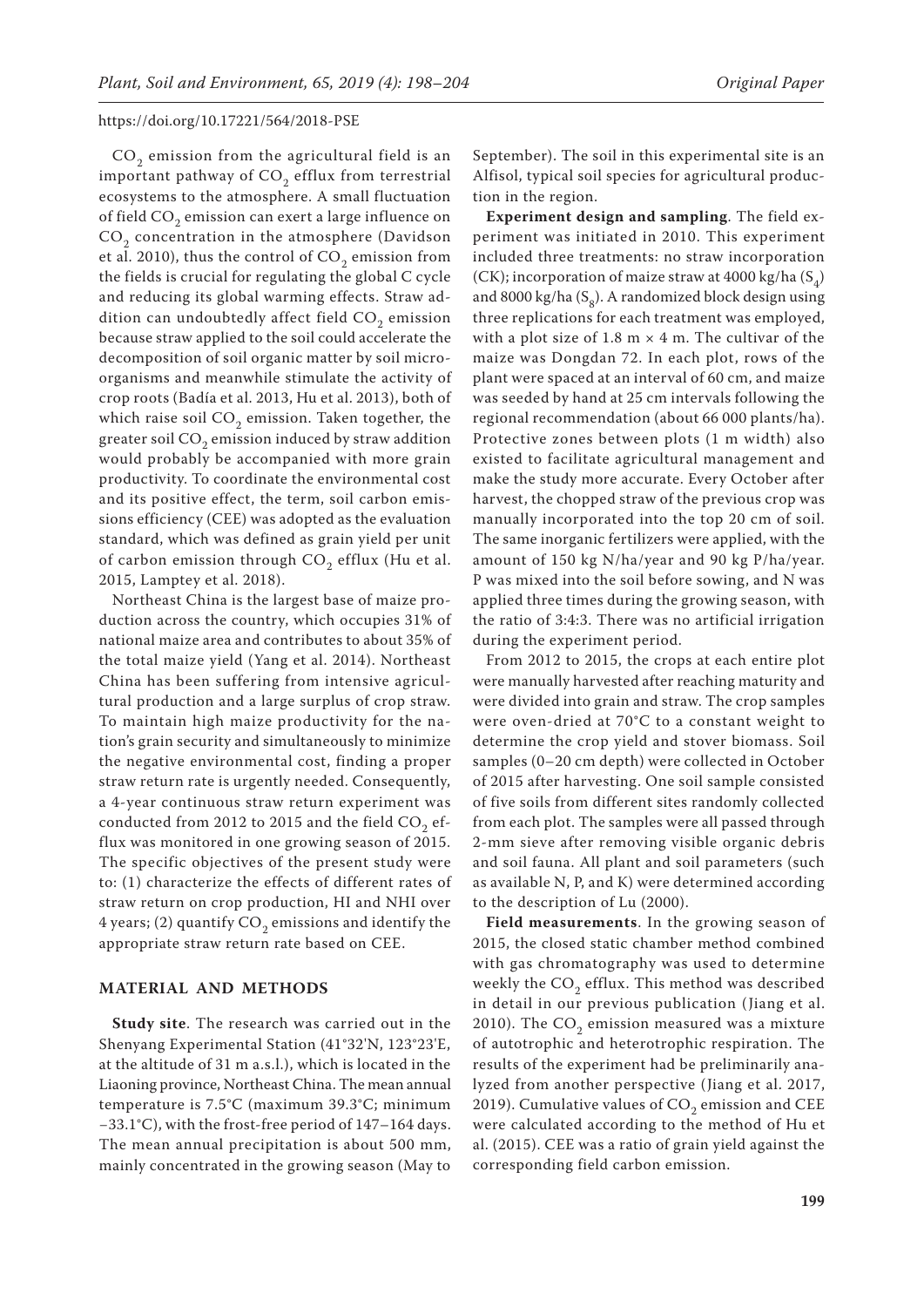Soil temperatures (5 cm) and soil moisture (0–5 cm soil layer) were monitored in each plot during the air sampling date using portable digital thermometers (JM624, Tianjin, China) and a time domain reflectometry (Witu, Shenyang, China), respectively. Precipitation data were collected from an automatic weather station in the experimental station.

**Statistical analysis**. All analyses were performed using the SPSS V13.0 (SPSS, Chicago, USA). One-way ANOVA with the Duncan's *HSD* (honestly significant difference) test was firstly used to identify the difference between the tested parameters among straw incorporation treatments. Then repeated-measures ANOVA were employed to detect the effect of sample year, straw treatment and their interaction on crop production, HI and NHI, with the sample year as the repeat factor.

## **RESULTS AND DISCUSSIONS**

**Grain yield, stover biomass and soil properties**. Across the 4-year observation, the grain yield of maize was markedly increased by straw additions

( $P$  < 0.05), and S<sub>4</sub> and S<sub>8</sub> comparably raised the average grain yield by 11.0% and 12.8%, relative to CK (Figure 1a). This was by the global meta-analysis (Liu et al. 2014). Added straw might negatively affect crop yields due to microbial N immobilization, which reduced plant N uptake (Huang et al. 2013, Chen et al. 2014). This phenomenon was not observed in our experiment, probably because N fertilizers were applied three times during the maize growth period, which eliminated the negative impacts. Thus, using straw in combination with inorganic nitrogen fertilizer is an attractive way to achieve high crop yields. Through repeated-measures ANOVA, the significant interaction was found between observation years and added straw treatments effect on grain yield (Table 1). Moreover, the magnitude increased by straw addition became more dramatic with increasing experimental duration (Figure 1a). This result suggested the benefits of straw were cumulative, which could not be captured by a short-term experiment. Some longer studies (Bi et al. 2009) and a meta-research (Huang et al. 2013) supported this inference, and they further argued that straw return



Figure 1. Impacts of the straw amendment on the grain yields, stover yield, harvest index (HI) and nitrogen harvest index (NHI) in a maize field of Northeast China from 2012–2015. Values are means ± standard error. CK – no straw addition;  $S_4$  – straw amendment at a level of 4000 kg/ha;  $S_8$  – straw amendment at 8000 kg/ha. Different lower-case letters indicate significant differences ( $P < 0.05$ ) in the same year w amendment on the grain yields, stover yield, harvest index (HI) and nitro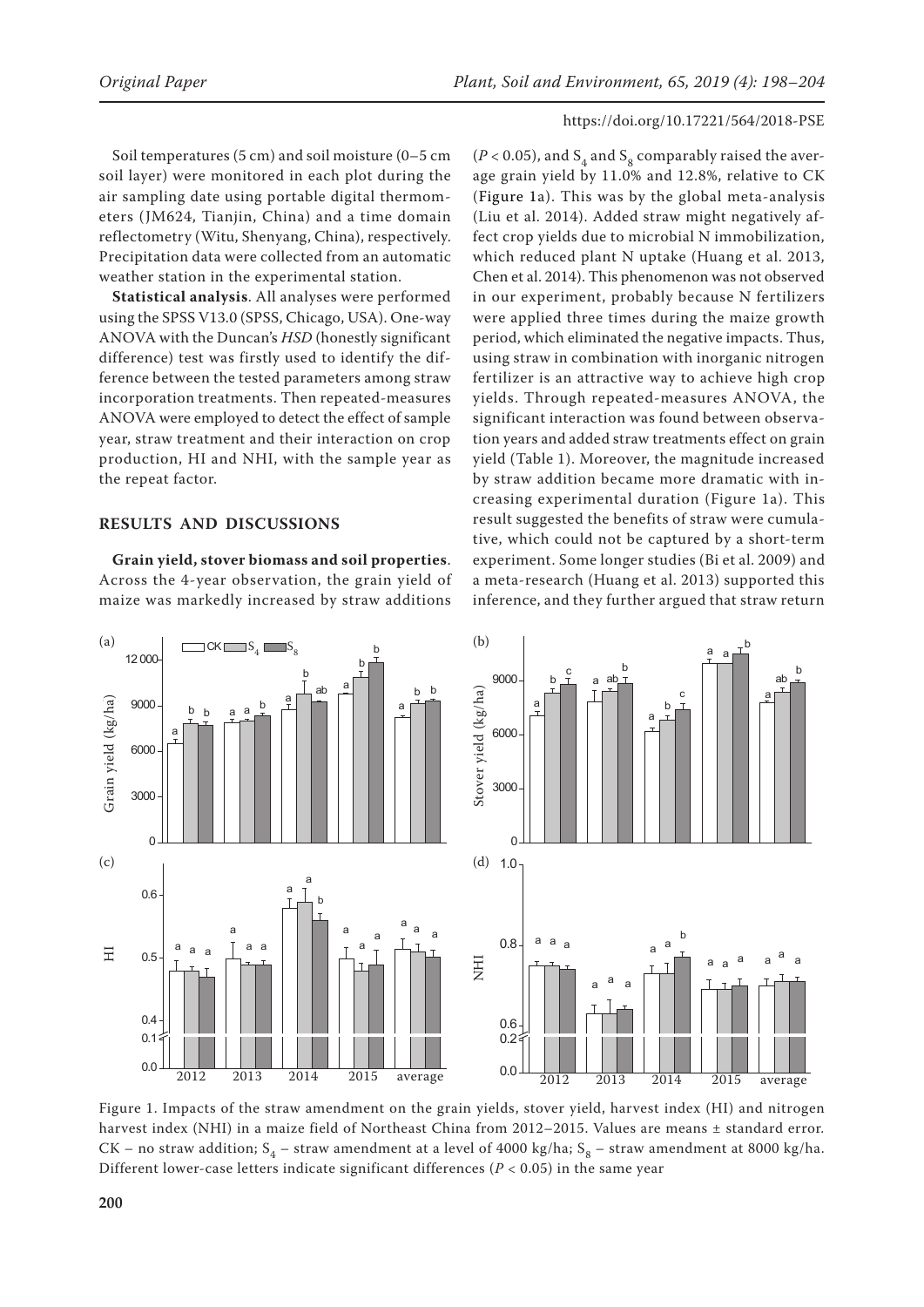| Table 1. Repeated-measures ANOVAs for the effects of year (Y), the rate of straw addition (S), and their interac- |
|-------------------------------------------------------------------------------------------------------------------|
| tions on grain yield (GY), stover yield (SY), harvest index (HI) and nitrogen harvest index (NHI)                 |

|                         | df | GY    |                | SY    |                | HI    |                | <b>NHI</b> |        |
|-------------------------|----|-------|----------------|-------|----------------|-------|----------------|------------|--------|
|                         |    | F     | $\overline{P}$ | F     | $\overline{P}$ | F     | $\overline{P}$ | F          | D      |
| <b>Between subjects</b> |    |       |                |       |                |       |                |            |        |
| S                       | 2  | 6.65  | ~< 0.05        | 18.60 | < 0.001        | 1.29  | > 0.05         | 0.391      | > 0.05 |
| Within-subjects         |    |       |                |       |                |       |                |            |        |
| Y                       | 3  | 19.69 | < 0.001        | 8.192 | < 0.001        | 23.52 | < 0.001        | 29.64      | 0.001  |
| $Y \times S$            | 6  | 2.75  | ~< 0.05        | 0.19  | > 0.05         | 0.878 | > 0.05         | 0.31       | > 0.05 |

*P* values in bold are statistically significant (*P* < 0.05)

could enhance the long-term sustainability of crop production. The stover yields were also significantly increased by added straw  $(P < 0.05)$  (Figure 1b). The grain yield of each treatment had been elevated year by year along with the experiment, while the stover yields did not displayed similar trends. The underlying mechanism remained to be elucidated in the next step study.

After the multiple-year experiment, the soil fertility and soil properties were all improved by the straw input as indicated by a significant increase of the total N, available N, available P and available K (*P* < 0.05) (Table 2). These were the primary bases for the positive influence on the maize yield and stover biomass as the use of straw was intensified (Huang et al. 2013, Liu et al. 2014). Moreover, maize root growth was observed to be dramatically stimulated by straw amendment (Table 2). In addition, to provide essential nutrition, Xu et al. (2018) argued that added straw could favor the root to utilize the N and water in deep soil layer, which enhances N and water use efficiency. This was one of the possible reasons for higher NHI after input of straw (see the next section).

**HI and NHI**. Table 1 shows that HI and NHI were relatively less regulated by year and the treatments as

compared to grain and stover yields (Chardon et al. 2012), but it was detected that straw addition tended to reduce HI while raising NHI and this trend was statistically significant between  $S_0$  and CK in 2014  $(P < 0.05)$  (Figure 1c,d). Based on a comprehensive study, Hu et al. (2018) pointed out that early growth of plant might be favoured by straw addition but at the expense of development at critical reproductive stages, hence reducing HI. This explanation could be reflected by the dynamics of soil moisture in our study (see the next section). These results also suggested that an opportunity still existed to further increase grain yield by improving HI in added straw practice. The NHI is a ratio of N content in crop grain to whole plant N, which is an indicator of crop N use efficiency (Cheng et al. 2007, Chardon et al. 2012). The increased NHI by straw addition was consistent with the other studies (Cheng et al. 2007, Zhao and Cheng 2008). A possible explanation of the higher NHI could be that added straw improved synchronism between the soil inorganic N supply and the crop N uptake throughout the immobilisation-mineralisation process and meanwhile reduced the environmental risk of N losses (Chen et al. 2014, Cheng et al. 2015, Xu et al. 2018).

| Treatment | Root           | MBC.                                                                                                                       | SOC.   | DOC.    | Total N |                                                                                                                |         | Available N Available P Available K |
|-----------|----------------|----------------------------------------------------------------------------------------------------------------------------|--------|---------|---------|----------------------------------------------------------------------------------------------------------------|---------|-------------------------------------|
|           | (kg/ha)        | (mg/kg)                                                                                                                    | (g/kg) | (mg/kg) | (g/kg)  |                                                                                                                | (mg/kg) |                                     |
| СK        | $1200(61)^a$   |                                                                                                                            |        |         |         | $147.5 (6.3)^a$ $10.02(0.16)^a$ $44.24(1.89)^a$ $0.99(0.02)^a$ $87.36(1.22)^a$ $5.99(0.22)^a$ $87.76(2.20)^a$  |         |                                     |
| $S_4$     |                | $1401(81)^a$ $206.2(13.8)^b$ $11.23(0.42)^b$ $60.56(4.11)^b$ $1.10(0.03)^b$ $99.57(2.47)^b$ $6.47(0.18)^b$ $93.46(1.90)^b$ |        |         |         |                                                                                                                |         |                                     |
| $S_8$     | $1840(88)^{b}$ |                                                                                                                            |        |         |         | $267.4(9.3)^c$ $12.37(0.27)^c$ $82.71(3.26)^c$ $1.23(0.03)^c$ $105.43(0.48)^c$ $8.41(0.65)^c$ $110.57(2.18)^c$ |         |                                     |

Table 2. Comparison of maize root biomass and soil properties among straw incorporation treatments in 2015

CK – no straw incorporation;  $S_4$  – incorporation of maize straw at a rate of 4000 kg/ha;  $S_8$  – incorporation of maize straw at a rate of 8000 kg/ha; MBC – microbial biomass carbon; SOC – soil organic carbon; DOC – dissolved organic carbon. The values are the means with standard error. The different letters denote significant differences (*P* < 0.05) among treatments in the same column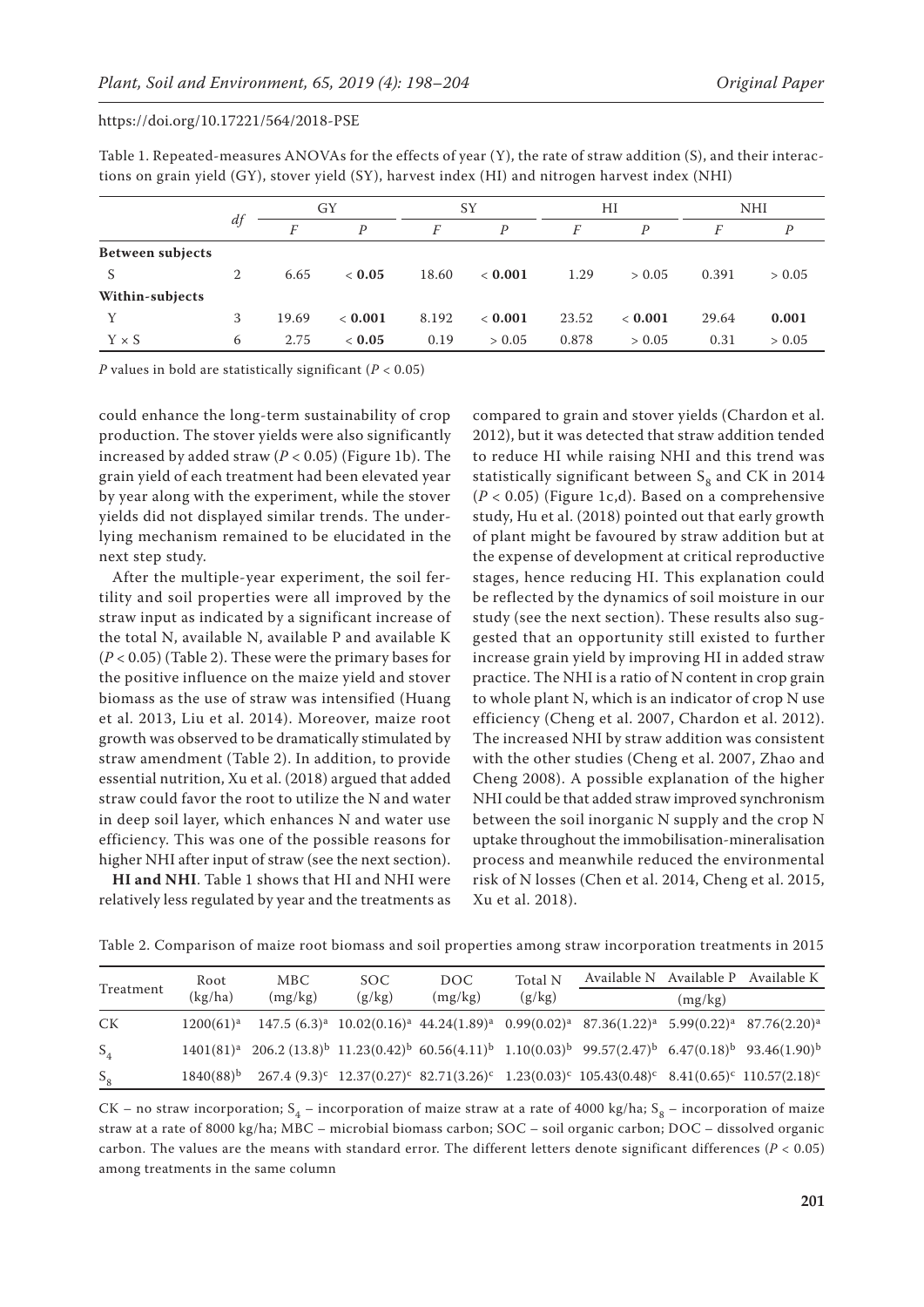Dynamics of meteorological factors and CO<sub>2</sub> flux. The seasonal variations of rainfall, soil moisture and temperature in 2015 are illustrated in Figure 2a,b. Soil moisture exhibited three peaks caused by precipitation, and the maximum occurred at the beginning of August. The dynamics of  $CO<sub>2</sub>$  flux followed a similar pattern (Figure 2c); demonstrating soil water condition was an overriding regulator for  $CO<sub>2</sub>$  flux in a rain-fed crop field (Rong et al. 2015). Although no statistically significant differences of soil temperature and soil moisture were observed among the three treatments (data not shown), the soil moisture was relatively lower for added straw in the early growing period (June) (Figure 2a). The accelerated water loss through crop leaf transpiration due to crop growth stimulation by straw addition might be the reason of soil moisture reduction in June (Wang et al. 2011, Lamptey et al. 2018). However, the water shortage might negatively affect later critical crop develop-

ment and yield formation (Frederick and Camberato 1994, Chen et al. 2010). This explanation coincided with the speculation for smaller HI in added straw treatments  $(S_4 \text{ and } S_8)$  as discussed above. During the 4-year experiment, the decreased magnitude of HI by  $S_8$  was more dramatic and significantly lower than CK  $(P < 0.05)$  (Figure 1c). According to the meteorology record, the precipitation in 2014 was smaller than the other three years. These results corroborated our inference about low HI-induced by water shortage from another perspective.

**Cumulative CO<sub>2</sub> emission and CEE**. In 2015, the cumulative  $CO<sub>2</sub>$  emission (CE) was profoundly enhanced by straw addition, with an increased percentage of 20.2% and 40.1% for  $S_4$  and  $S_8$ , respectively (Table 3). The first reason was that the increase of labile organic carbon provided by added straw, such as DOC (dissolved organic carbon) in our case (Table 2), promoted the soil



Figure 2. Seasonal changes of soil moisture in the 0–5 cm soil layer and (a) precipitation; (b) 5 cm soil temperature and (c)  $CO<sub>2</sub>$  flux for three straw return treatments in a maize field of Northeast China. Data points represent the mean ± standard error. CK – no straw addition;  $S_4$  – straw amendment at a level of 4000 kg/ha;  $S_8$  – straw amendment at 8000 kg/ha. The vertical arrows represent nitrogen fertilizer applica-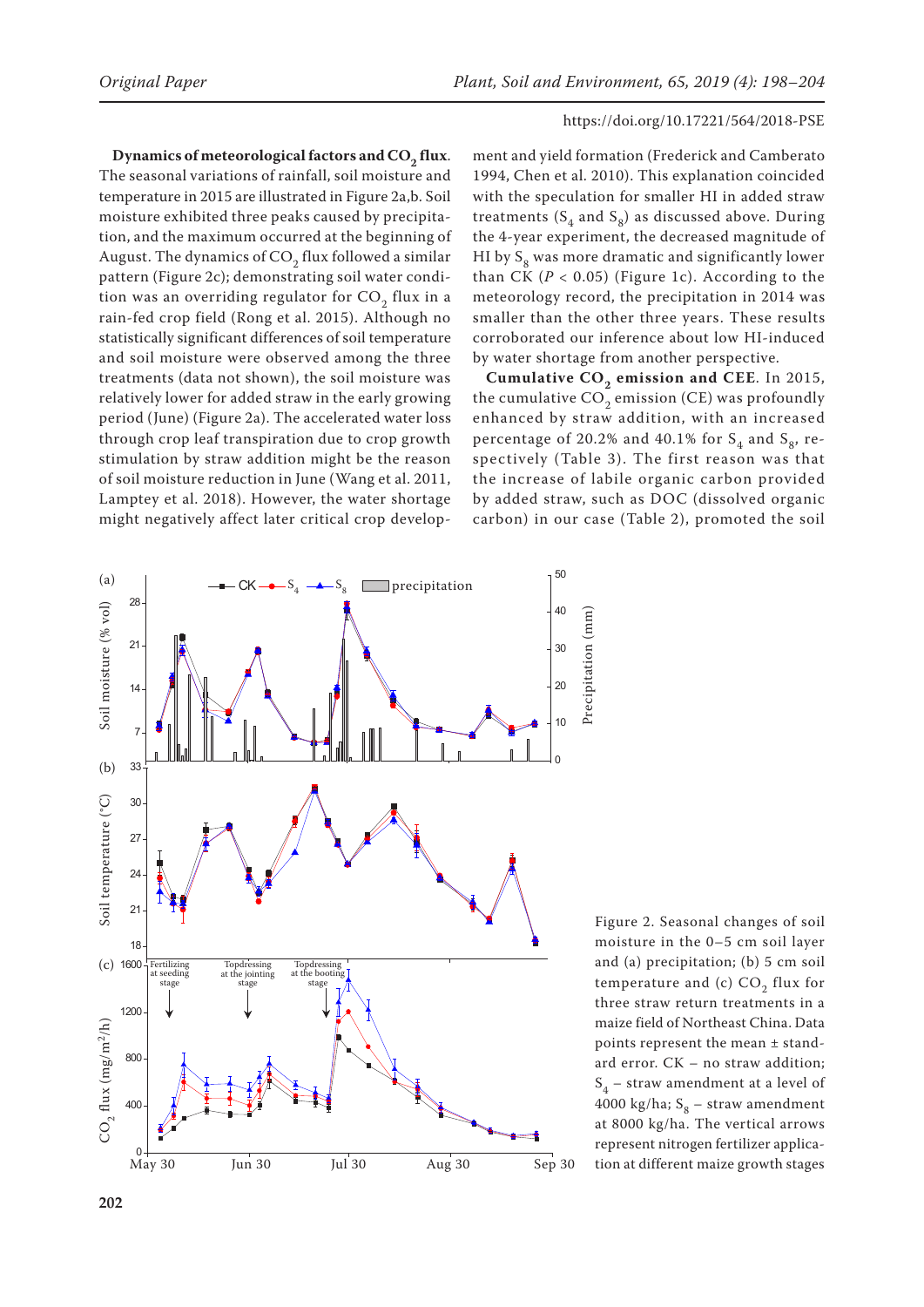| Table 3. The difference of grain yield (GY); cumulative carbon emissions (CE) through $CO2$ flux and carbon |  |
|-------------------------------------------------------------------------------------------------------------|--|
| emission efficiency (CEE) of three straw return rates in 2015                                               |  |

| Treatment | GY                  |       | CE                |       | <b>CEE</b>         |                          |
|-----------|---------------------|-------|-------------------|-------|--------------------|--------------------------|
|           | (kg/ha)             | PC(%) | (kg/ha)           | PC(%) | (kg/kg)            | PC(%)                    |
| <b>CK</b> | $9790^a$            |       | 3088 <sup>a</sup> |       | 3.17 <sup>b</sup>  | $\overline{\phantom{m}}$ |
| $S_4$     | 10905 <sup>b</sup>  | 11.4  | $3711^{ab}$       | 20.2  | 2.93 <sup>ab</sup> | $-7.3$                   |
| $S_8$     | 11.841 <sup>b</sup> | 20.9  | $4325^{b}$        | 40.1  | 2.73 <sup>a</sup>  | $-13.6$                  |

CK – no straw incorporation;  $S_4$  – incorporation of maize straw at a rate of 4000 kg/ha;  $S_8$  – incorporation of maize straw at a rate of 8000 kg/ha. The different letters denote significant differences (*P* < 0.05) among treatments in the same column. PC (percentage change) stands for a percentage change relative to CK

microbe activities (as indicated by MBC (microbial biomass carbon)) as the labile organic carbon can be easily utilized by soil microbes (Cheng et al. 1996). Secondly, straw incorporation stimulated the growth of crop root due to improved soil fertility (Table 2), subsequently increasing  $CO<sub>2</sub>$  emission from roots (Hu et al. 2013). Another possible mechanism was that the inputted materials in straw possessed the ability to degrade additional SOM from the original soil, which was called as positive priming effects (Kuzyakov et al. 2000, Badía et al. 2013).

CEE, defined as grain yield associated with per unit carbon emission, was used to evaluate the environmental friendliness of agricultural techniques. Because the enhanced magnitude of straw addition for  $CO<sub>2</sub>$  emission was larger than grain yield, CEE was reduced by 7.3% and 13.6% for  $S_4$  and  $S_8$ , respectively. However, there was no statistical difference between  $S_4$  and CK, while  $S_8$  was significantly lower than CK  $(\overline{P}$  < 0.05) (Table 3). Meanwhile, S<sub>4</sub> could dramatically and significantly enhance grain yield by 11.4% compared to CK in 2015 ( $P < 0.05$ ). On the other hand, the enhanced magnitudes of a 4-year mean grain yield for  $S_4$  and  $S_8$  were comparable across the multiple-year experiment (Figure 1a).

Consequently, straw addition at the rate of 4000 kg/ha in combination with inorganic fertilizer was considered as a sustainable agricultural technique, which was recommended to be widely adopted in Northeast China. This agricultural technique could obviously improve the soil qualities and properties, and simultaneously maintain high crop production, only accompanied by the slight environmental burden as assessed by CEE. Further research for more sites in Northeast China was needed to verify our conclusion.

## **Acknowledgement**

We are grateful to everyone who assisted with field and laboratory work. We especially thank the anonymous reviewers for their valuable comments on earlier versions of the manuscript which greatly improved this manuscript.

## **REFERENCES**

- Badía D., Martí C., Aguirre A.J. (2013): Straw management effects on CO<sub>2</sub> efflux and C storage in different Mediterranean agricultural soils. Science of The Total Environment, 465: 233–239.
- Bi L.D., Zhang B., Liu G.R., Li Z.Z., Liu Y.R., Ye C., Yu X.C., Tao L., Zhang J.G., Yin J.M., Liang Y. (2009): Long-term effects of organic amendments on the rice yields for double rice cropping systems in subtropical China. Agriculture, Ecosystems and Environment, 129: 534–541.
- Chardon F., Noël V., Masclaux-Daubresse C. (2012): Exploring NUE in crops and in Arabidopsis ideotypes to improve yield and seed quality. Journal of Experimental Botany, 63: 3401–3412.
- Chen B.Q., Liu E.K., Tian Q.Z., Yan C.R., Zhang Y.Q. (2014): Soil nitrogen dynamics and crop residues. A review. Agronomy for Sustainable Development, 34: 429–442.
- Chen J.Z., Lin L.R., Lv G.A., Wang S. (2010): Effects of nitrogen fertilization on crop water stress index of summer maize in red soil. Plant Nutrition and Fertilizer Science, 16: 1114–1119.
- Chen Z.M., Wang Q., Wang H.Y., Bao L., Zhou J.M. (2018): Crop yields and soil organic carbon fractions as influenced by straw incorporation in a rice-wheat cropping system in southeastern China. Nutrient Cycling in Agroecosystems, 112: 61–73.
- Cheng J., Dai T., Cao W., Jian D. (2007): Nitrogen metabolic characteristics in rice genotypes with different nitrogen harvest index (NHI). Acta Agronomica Sinica, 33: 497–502.
- Cheng J., Tang Y., Yin Y., Wang Z., Li Y. (2015): Effects of straw returning plus nitrogen fertilizer on nitrogen utilization and grain yield in winter wheat. Acta Agronomica Sinica, 41: 160–167.